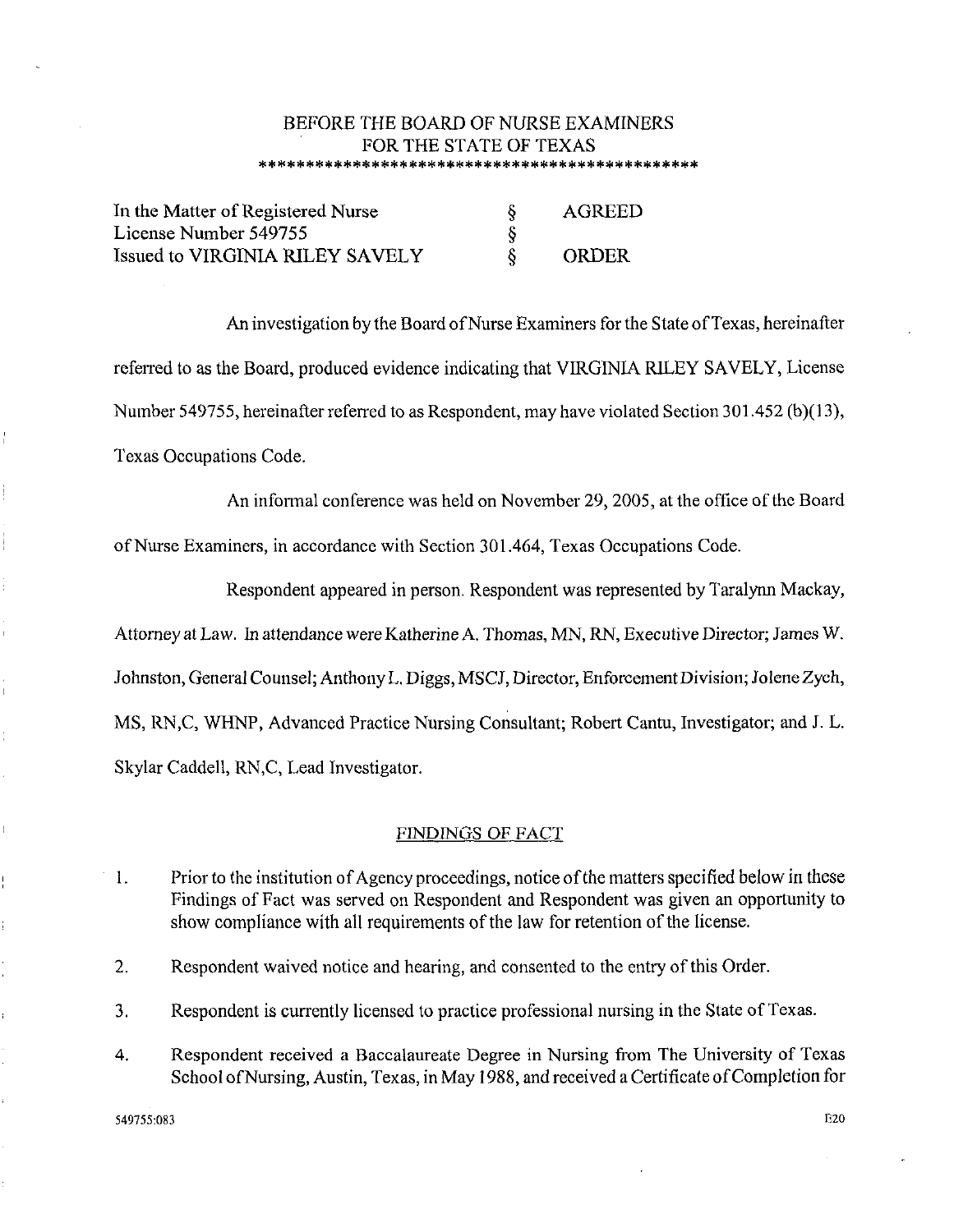the Family Nurse Practitioner Program of The University of Texas, Austin, Texas, on May 8, 1998. Respondent was licensed to practice professional nursing in the State ofTexas on November 18, 1988, became Board recognized as a Family Nurse Practitioner (FNP) in the State of Texas on July 3, 1998, became Board recognized with Prescriptive Authorization in the State of Texas on May 26, 1998, was licensed to practice professional nursing in the State of California on May 19, 2005, was licensed as a Nurse Practitioner (NP) in the State of California on May 25, 2005, and became Board authorized as a Nurse Practitioner Furnisher to provide prescriptions in the State of California on August 9, 2005.

5. Respondent's professional employment history includes:

| 06/1988 - 06/1991   | <b>GN/Staff Nurse</b>              | ProMed Minor Emergency Center<br>Austin, Texas               |
|---------------------|------------------------------------|--------------------------------------------------------------|
| 1989 - 1995         | GN/Summer Camp<br>Nurse Supervisor | Camp Mystic<br>Hunt, Texas                                   |
| 07/1989 - 06/1998   | Assessment Nurse                   | Austin Regional Clinic<br>Austin, Texas                      |
| $07/1998 - 06/2000$ | <b>FNP</b>                         | Austin Regional Clinic at Brodie Lane<br>Austin, Texas       |
| 07/2000 - Present   | <b>FNP</b>                         | South Austin Family Practice Clinic<br>Austin, Texas         |
| $07/2005$ - Present | NP                                 | Union Square Medical Associates<br>San Francisco, California |

- 6. At the time of the incident in Finding ofF act Number Seven (7), Respondent was employed as a Family Nurse Practitioner with South Austin Family Practice Clinic, Austin, Texas, and had been in this position for two (2) years.
- 7. On or about July 11, 2002, through February 12, 2003, while employed as a Family Nurse Practitioner with South Austin Family Practice Clinic, Austin, Texas, Respondent failed to use appropriate physician-delegated protocols that were in compliance with Board requirements while managing medical aspects of care for Patient C.W. As a result, Respondent ordered antibiotic therapies, including some at subtherapeutic levels, for Patient C.W. that were not included in her protocols. In addition, Respondent failed to document in the medical record the reasons and rationale for the antibiotics that she ordered, as well as collaboration, if any, with other physicians with whom she consulted regarding the patient's care. Respondent's conduct resulted in an incomplete medical record, and may have affected the patient's continuation of care.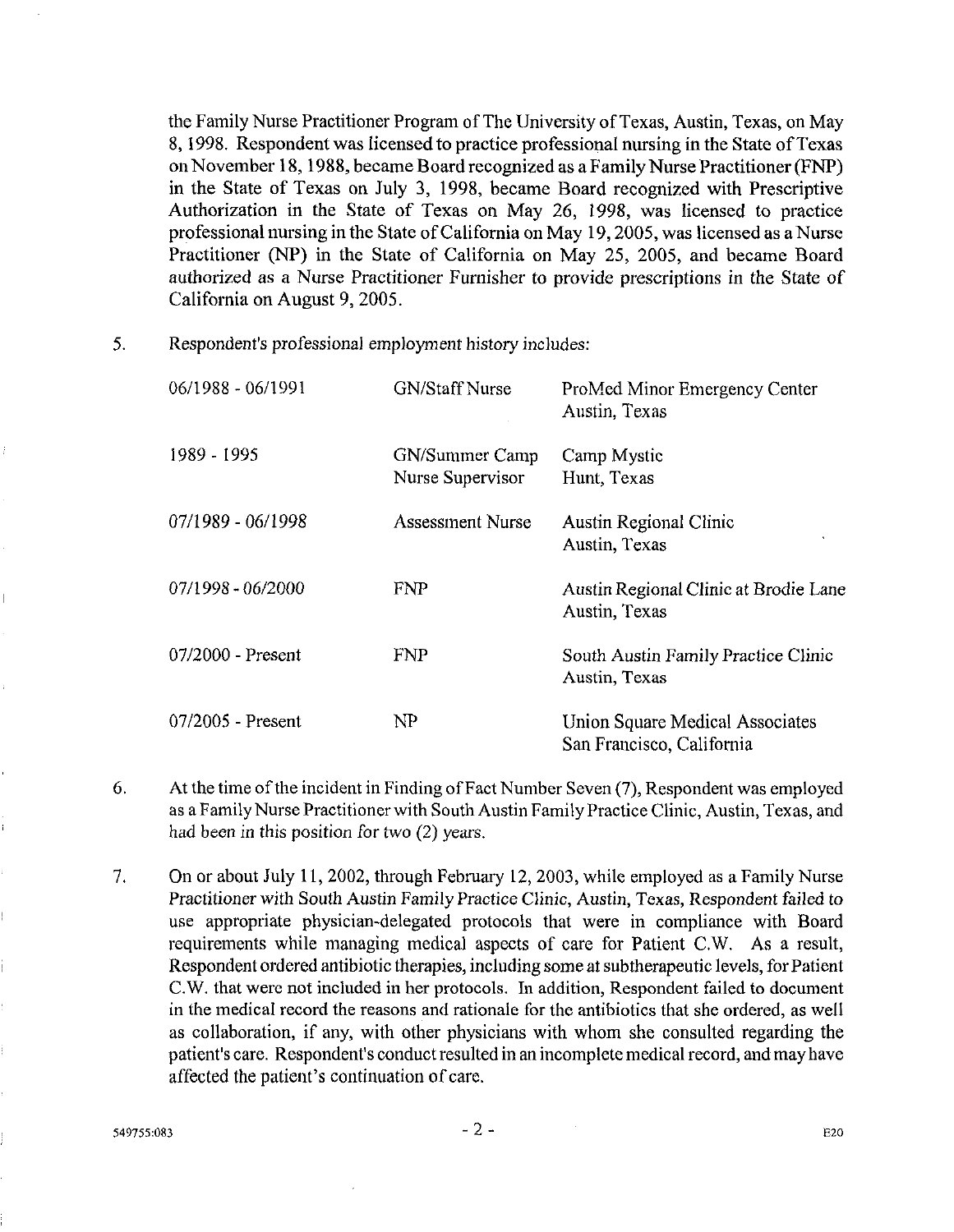## CONCLUSIONS OF LAW

- 1. Pursuant to Texas Occupations Code, Sections 301.451-301.555, the Board has jurisdiction over this matter.
- 2. Notice was served in accordance with law.
- 3. The evidence received is sufficient to prove violations of Section 301.452(b)(l), Texas Occupations Code, and 22 TEX. ADMIN. CODE§ 221.13(d).
- 4. The evidence received is sufficient cause pursuant to Section 301.452(b ), Texas Occupations Code, to take disciplinary action against License Number 549755, heretofore issued to VIRGINIA RILEY SAVELY, including revocation of Respondent's professional license to practice nursing in the State of Texas.

### ORDER

IT IS THEREFORE AGREED and ORDERED, subject to ratification by the Board of Nurse Examiners, that RESPONDENT SHALL receive the sanction of REMEDIAL EDUCATION WITH FINE, and RESPONDENT SHALL comply in all respects with the Nursing Practice Act, Revised Civil Statutes of Texas as amended, Texas Occupations Code, §§301.001 *et seq.,* the Rules and Regulations Relating to Professional Nurse Education, Licensure and Practice, 22 TEX. ADMIN. CODE §211.01 *et seq.* and this Order.

IT IS FURTHER AGREED and ORDERED that this Order SHALL be applicable to Respondent's multistate licensure privilege, if any, to practice professional nursing in compact states.

IT IS FURTHER AGREED and ORDERED that while Respondent's license is encumbered by this Order, Respondent may not work outside the State of Texas pursuant to a multistate licensure privilege without the written permission of the State of Texas and the Board of Nursing in the party state where Respondent wishes to work.

IT IS FURTHER AGREED that:

 $-3$  - E20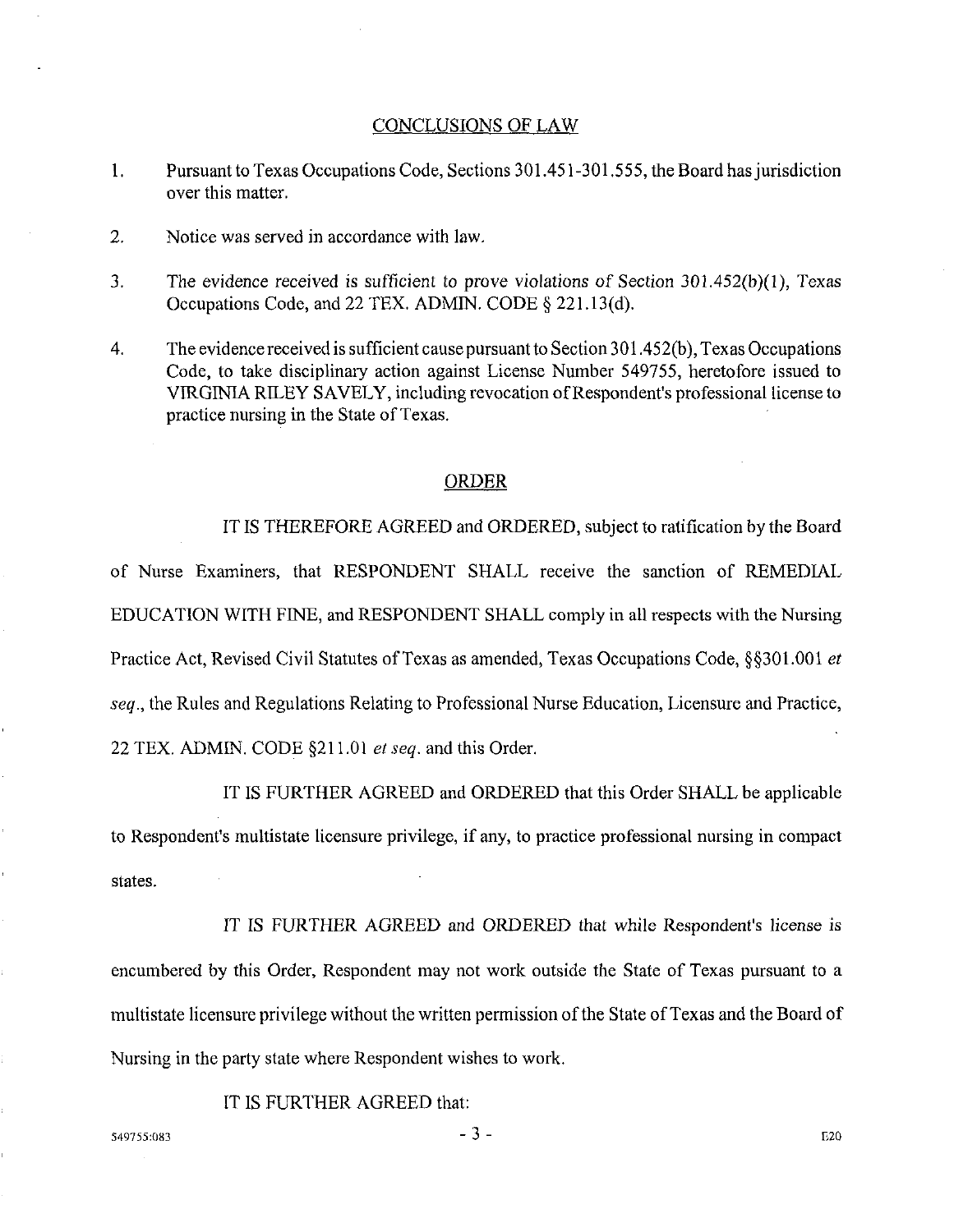(1) RESPONDENT SHALL deliver the wallet-sized license issued to VIRGlNlA RILEY SAVELY to the office of the Board of Nurse Examiners within ten (10) days of the date of ratification of this Order for appropriate notation.

(2) RESPONDENT SHALL, within one (1) year of entry of this Order, successfully complete a course in Texas nursing jurisprudence. RESPONDENT SHALL obtain Board approval of the course prior to enrollment only if the course is not being offered by a pre-approved provider. Home study courses and video programs will not be approved. In order for the course to be approved, the target audience shall include nurses. It shall be a minimum of six ( 6) contact hours in length. The course's content shall include the Nursing Practice Act, standards of practice, and documentation of care. Courses focusing on malpractice issues will not be accepted. RESPONDENT SHALL CAUSE the sponsoring institution to submit a Verification of Course Completion form, provided by the Board, to the Office of the Board to verify RESPONDENT's successful completion of the course. This course shall be taken in addition to any other courses stipulated in this Order, if any, and in addition to any continuing education requirements the Board has for relicensure. *Board-approved courses may be found on the Board's website, www.bne.state.tx.us (under BNE events).* 

 $(3)$  RESPONDENT SHALL, within one  $(1)$  year of entry of this Order, successfully complete a course in nursing documentation. RESPONDENT SHALL obtain Board approval of the course prior to enrollment only if the course is not being offered by a pre-approved provider. Home study courses and video programs will not be approved. The course shall be a minimum of six (6) hours in length of classroom time. In order for the course to be approved, the target audience shall include Nurses. The course shall include content on the following: nursing standards related to accurate and complete documentation; legal guidelines for recording; methods and processes of  $-4$  - E20

í,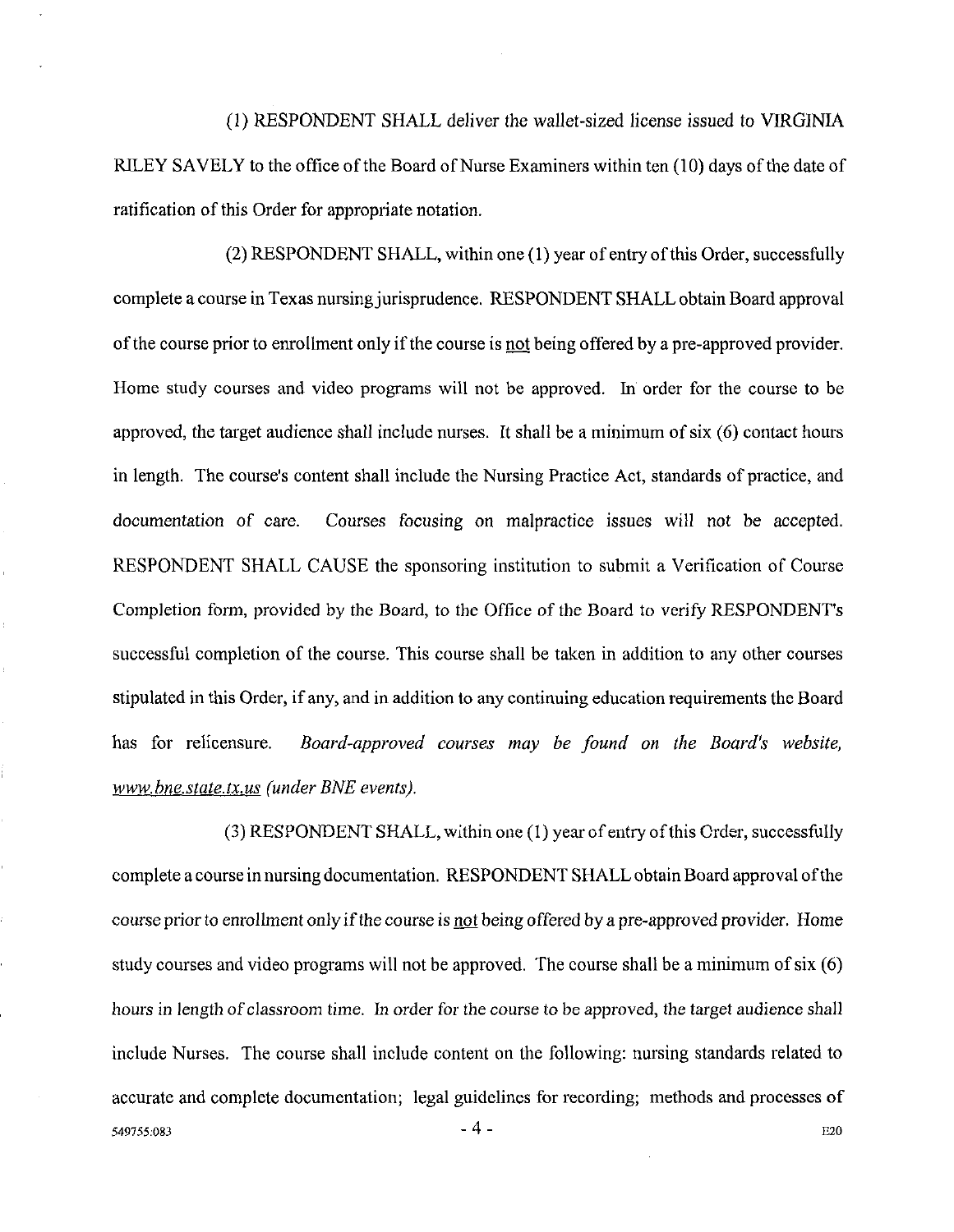recording; methods of altemative record-keeping; and computerized documentation. RESPONDENT SHALL cause the instructor to submit a Verification of Course Completion form, provided by the Board, to the Board's office to verify RESPONDENT's successful completion ofthe course. This course shall be taken in addition to any other courses stipulated in this Order, if any, and in addition to any continuing education requirements the Board has for relicensure. *Board-approved courses may be found on the Board's website, www.bne.state.tx.us (under BNE events).* 

( 4) RESPONDENT SHALL pay a monetary fine in the amount of two hundred fifty dollars (\$250.00). RESPONDENT SHALL pay this fine within forty-five (45) days of entry of this Order. Payment is to be made directly to the Board of Nurse Examiners in the form of cashier's check or U.S. money order. Partial payments will not be accepted.

IT IS FURTHER AGREED, that upon full compliance with the terms of this Order, RESPONDENT SHALL be issued an unencumbered license and multistate licensure privileges, if any, to practice professional nursing in the State of Texas.

BALANCE OF THIS PAGE INTENTIONALLY LEFT BLANK.

CONTINUED ON NEXT PAGE.

Ť

 $\frac{1}{2}$ 

Î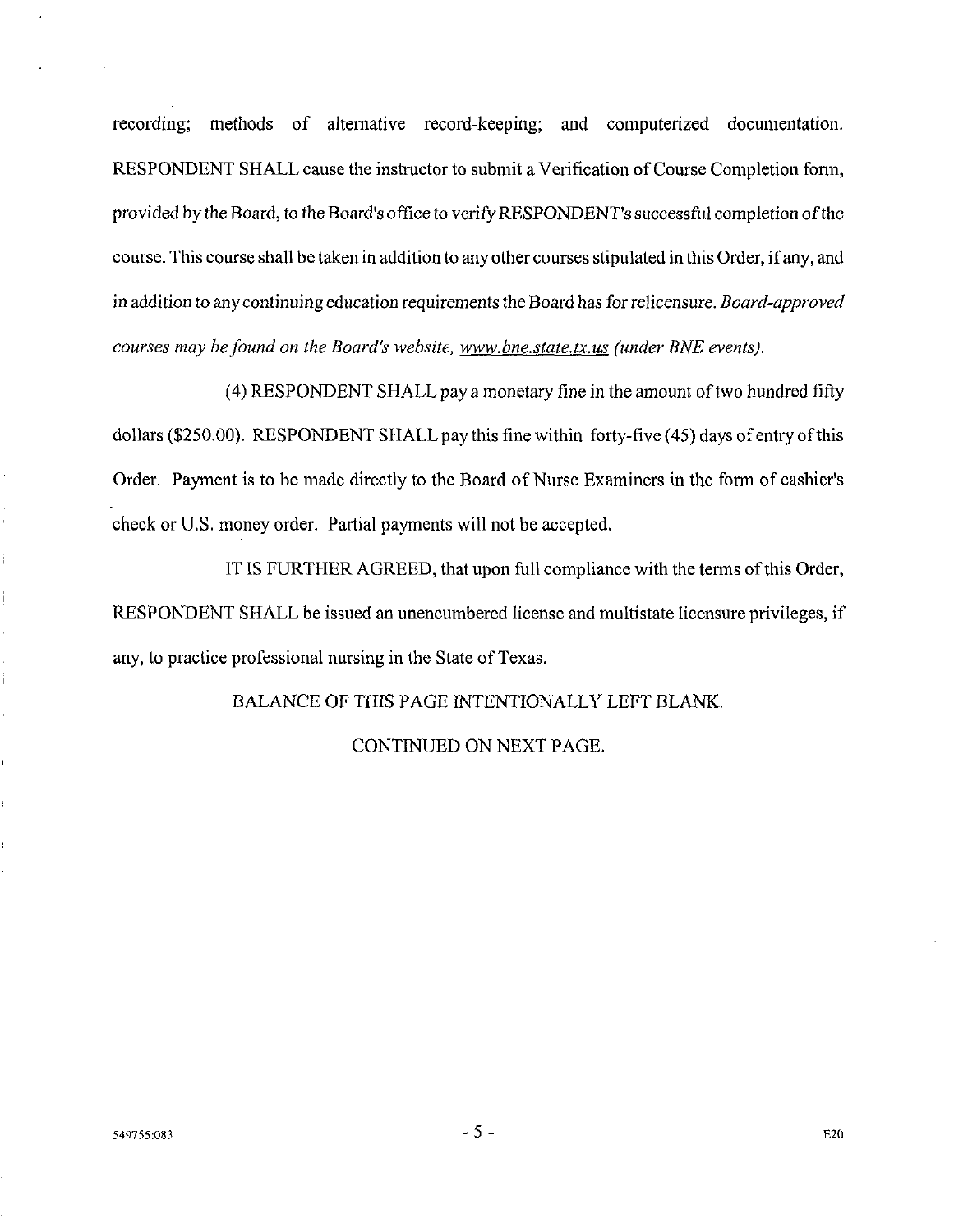### RESPONDENT'S CERTIFICATION

I understand that I have the right to legal counsel prior to signing this Agreed Order. I have reviewed this Order. I neither admit nor deny the violations alleged herein. By my signature on this Order, I agree to the Findings of Fact, Conclusions of Law, Order, and any conditions of said Order, to avoid further disciplinary action in this matter. I waive judicial review of this Order. I understand that when this Order becomes final and the terms of this Order become effective, a copy will be mailed to me. I understand that if I fail to comply with all terms and conditions of this Order, I will be subject to investigation and disciplinary sanction, including revocation of my license to practice professional nursing in the State of Texas, as a consequence of my noncompliance.

Signed this <u>BO</u> day of December 2005

Sworn to and subscribed before me this  $\frac{35^{\sqrt{2}}}{a}$  day of <u>humber</u>, 20  $\ge$  5. EXANDER OLMOS ( NOTARY PUBLIC OF TEXAS  $\begin{array}{c} 8 \\ 1 \end{array}$  Public in and for the State of  $\begin{array}{c} 1 \leq \epsilon \leq 5 \\ 2 \end{array}$ 

Approved as to form and substance.

Taralynn Mackay, Attorney for Respondent

Signed this  $24^{\frac{1}{2}}$  day of *December*  $\frac{7}{20}$  05

549755:083